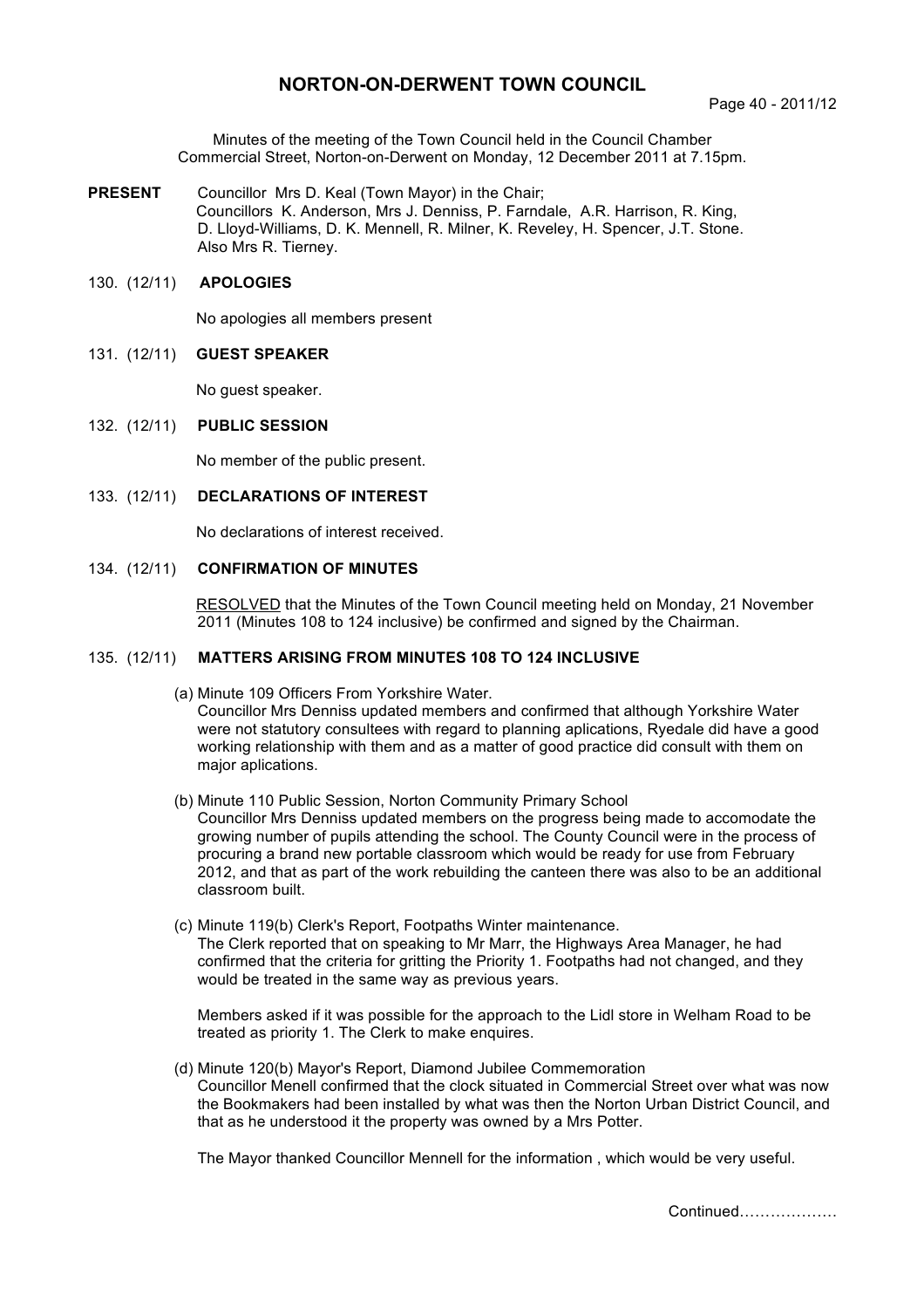## 136 (12/11) **FINANCIAL MATTERS**

(a) Accounts paid and for payment

The Clerk reported that accounts nos. 138 to145 inclusive, amounting to £4823.76, had been paid since the last meeting of the Council.

 RESOLVED that account no. 146, amounting to £60.00 be paid. The Cheque was drawn and signed accordingly.

(b) Financial report

The Clerk's financial report for the period 01.11.11 to 30.11.11 was received.

(c) Budgetary monitoring

The Clerk's report for the period ending 30 November 2011 was received.

- (d) Grant Awards
	- Ryedale Cameras In Action, members received a request for the Town Council's contribution for the year 2011/12. This had been brought back from last month. The Clerk reported that the District Council were looking at budget savings for next year but that nothing had been decided as yet. RESOLVED that the Council's contribution of £3,000 be paid for the year 2011/12
	- Ryedale Citizens Advice Bureau, members received a request for payment of a grant towards the Citizens Advice Bureau. RESOLVED to approve a grant of £1,500 to the Citizens Advice Bureau, and ask if it would be possible to see a copy of their latest audited accounts.
- (e) Budget and Precept for the Year 2012/13

RESOLVED that the Budget and Precept for the year 2012/13 be confirmed as set out in Appendix 1. of the Minutes of the Budget meeting dated 12 December 2011. With a Budget of £91,886. and a Precept of £98,500.

# 137. (12/11) **PLANNING MATTERS**

 (a) Planning applications referred to the Town Council by Ryedale District Council, for comment and/or recommendation were dealt with as follows: -

| 11/01159/HOUSE | Formation of vehicular access to include the dropping of kerb.<br>13 Langton Road, Norton.<br>For Mr C Nash.<br><b>RESOLVED</b> Recommend Refusal, this property is situated at the junction with St<br>Nicholas Street, which makes it very dangerous for vehicles when manouvering<br>either by reversing into the property or reversing out from the property.<br>It is also within the conservation area and as such this Council would ask that the<br>boundary wall already demolished is reinstated as it was. |
|----------------|-----------------------------------------------------------------------------------------------------------------------------------------------------------------------------------------------------------------------------------------------------------------------------------------------------------------------------------------------------------------------------------------------------------------------------------------------------------------------------------------------------------------------|
| 11/01208/ADV   | Display of 1no. externally illuminated double sided logo sign mounted on<br>freestanding brick upright.<br>Lidl Foodstore 4A Welham Road, Norton.<br>For Lidl UK Gmbh<br>RESOLVED Recommend Approval.                                                                                                                                                                                                                                                                                                                 |
| 11/00856/HOUSE | Erection of single-storey extension to south elevation. (revised details to refusal<br>11/00035/HOUSE dated 21.03.2011).<br>22 The Gallops, Norton.<br>For Mr Matthew Stroud.<br><b>RESOLVED</b> Recommend Approval.                                                                                                                                                                                                                                                                                                  |
| 11/01168/HOUSE | Erection of single-storey conservatory to the rear.<br>11 Maudon Grove, Norton.<br>For Mr G Cunningham<br><b>RESOLVED</b> Recommend Approval.                                                                                                                                                                                                                                                                                                                                                                         |

Continued……………….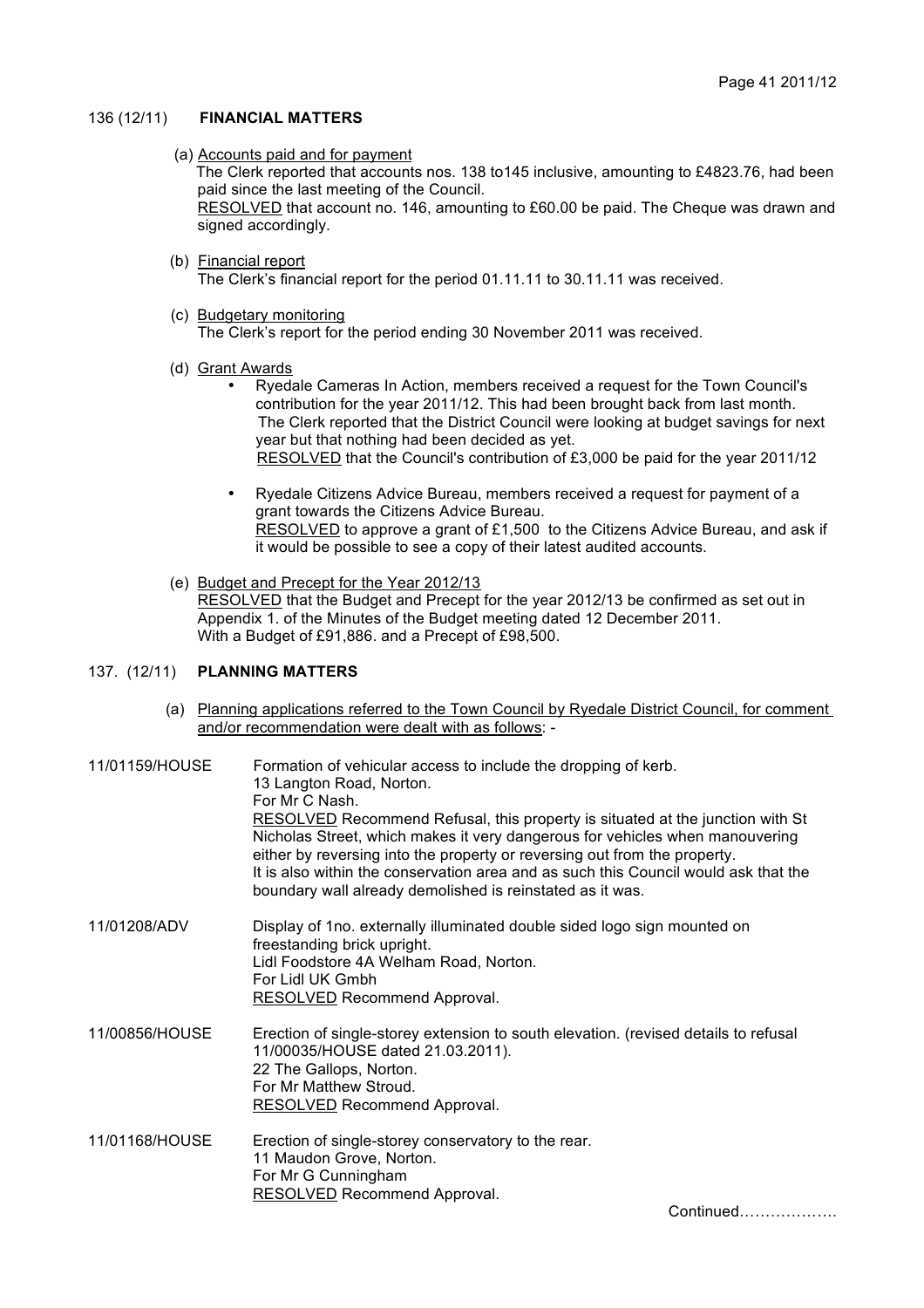## 137. (12/11) **PLANNING MATTERS** (continued)

- 11/01210/TELN56 Installation of BT Telecommunications DSLAM cabinet for next generation broadband access. BT Cabinet adjacent to 35 Wold Street, Norton. For British Telecom. COMMENT: Members make no comment apart from asking that the footpath is not obstructed in any way. 11/01213/TELN56 Installation of BT Telecommunication DSLAM cabinet for next generation broadband access. BT Cabinet to Front of 22 Commercial Street, Norton. For British Telecom. COMMENT: Members make no comment apart from asking that the footpath is not obstructed in any way. 11/01016/FUL Erection of a three bedroom equestrian workers dwelling to replace existing mobile home. Long Row Stables, Beverley Road, Norton. For Mr Tony Coyle. RESOLVED Recommend Approval.
	- (b) Planning decisions notified by Ryedale District Council:

## Approved

- 11/01007/FUL Subdivision of existing first floor flat to form 1no. Two bedroom flat and 1no. Three bedroom second floor flat. 13A Commercial Street, Norton.
- 11/01053/HOUSE Erection of a single storey extension. 29Glenmore Drive, Norton.

## 138. (12/11) **NORTH YORKSHIRE COUNTY COUNCIL - GRASS VERGE CUTTING**

 RESOLVED to confirm that the tender from All Gardens Ltd be accepted, as agreed at the budget meeting (Minute 127) dated 12 December 2011, at a cost per cut of £410.00, which for the 12 cuts for the year amounts to £4,920.00 excluding V.A.T.

## 139. (12/11) **CORRESPONDENCE**

 (a) Ryedale Safer Neighbourhoods Team - Monthly Crime Statistics for the month of October 2011, for Malton and Norton. For information. Noted.

 (b) North Yorkshire County Council - Temporary Road Closure, Wold Street Norton. It was anticipated that the road would be closed for a period of four weeks sometime between the 9 January 2012 and the 30 March 2012. For information. Noted.

## 140. (12/11) **CLERK'S REPORT**

(a) A64 Brambling Fields Junction

 The Clerk reported that on talking to the Highways Area 4 Manager, Mr Marr, he had confirmed that while the work to upgrade to the Brambling Fields Junction was being implemented the junction was to be closed completely through to completion. The work was due to start on the 9 January 2012. It was anticipated that there would be a press release with full details prior to Christmas.

Members expressed many concerns, not only due to the congestion this would cause through having to access the A64 via Malton, but also the effect it would have on the Norton business community. The Clerk to write to North Yorkshire County Council expressing members concerns.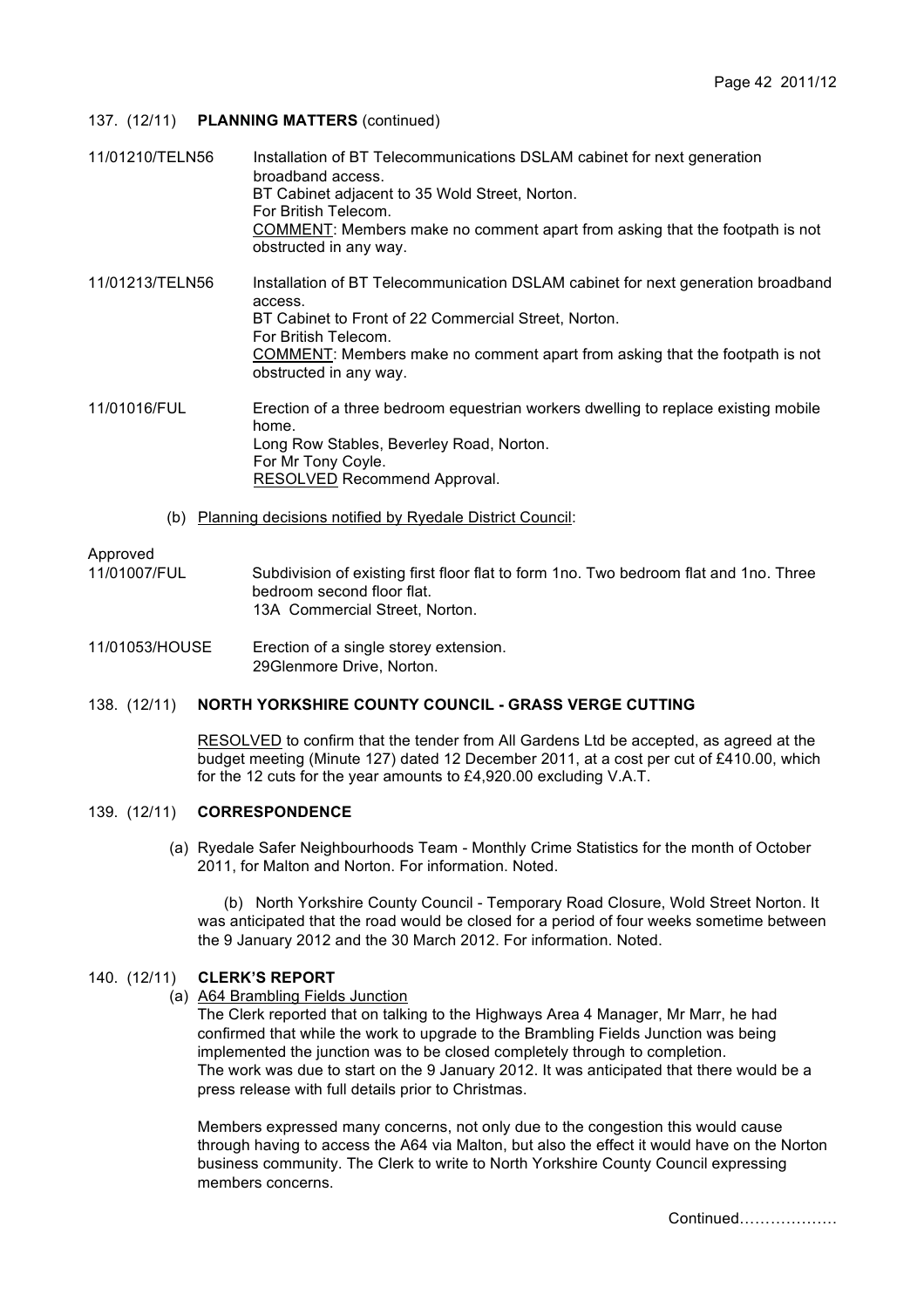### 140. (12/11) **CLERK'S REPORT** (continued)

#### (b) Eastfield Allotments

The Clerk reported that there had been a spate of break-ins at the allotments over the weekend of 10 and 11 of December, and that the allotment holders were asking if it would be possible to have some fencing and a gate put across the new access track. As it was thought this would be a help in detering would be thiefs.

Members asked that this issue and other concerns expressed about the allotments be placed on the agenda for a meeting in the new year.

(c) New National Non Emergency Police Number

The Clerk reported that as from today the 12 December 2011, the new number had gone live, and that it would connect to whichever are control you were phoning from, but was then capable of being transferred to your own local area control. New Number was 101. Noted.

### 141. (12/11) **TOWN MAYOR/CHAIRMANS REPORT**

switch on.

(a) The Mayor reported on her attendance at:

The Norton Christmas Lights

This had been well attended and had been enjoyed by all. On behalf of the Council, Councillor Farndale had thanked Mr Rushworth and all the other people that had helped.

St Catherines Hospice 'Light up a Life' tree switch on, which had taken place outside the entrance to Malton Museum.

### 142. (12/11) **REPORTS OF REPRESENTATIVES ON OTHER ORGANISATIONS**

(a) Councillor Mrs Denniss reported on her attendance at:

- Committee Meeting.
- (b) Councillor Mennell reported on his attendance at:

• Dispensary Fund Committee

• Malton Museum Foundation

• Sure Start - Childrens Centre

Meeting

He reported that the committee was in need of two new volunteers to serve on the committee, and could members possibly think of anyone who might consider it.

(c) Councillor Spencer reported on his attendance at:

Committee Meeting.

# 143. (12/11) **MEMBERS' QUESTIONS**

- (a) Councillor Stone asked that as it apeared both Hambleton District Council and Richmond Council were asking the town and parish councils to take over responsibility for public toilets , was it known if Ryedale were going to do the same. Not known at this time.
- (b) Councillor Milner noted that the concreted ground by the entrance to the riverside field where the floodgate closed, was beginning to disintigrate. The Clerk to inform the Environment Agency.
- (c) Councillor Farndale reported that he had been asked if it would be possible for a pedestrian crossing to be installed across the central point of county bridge. The Clerk to ask the Highways Area Manager if it would be possible.